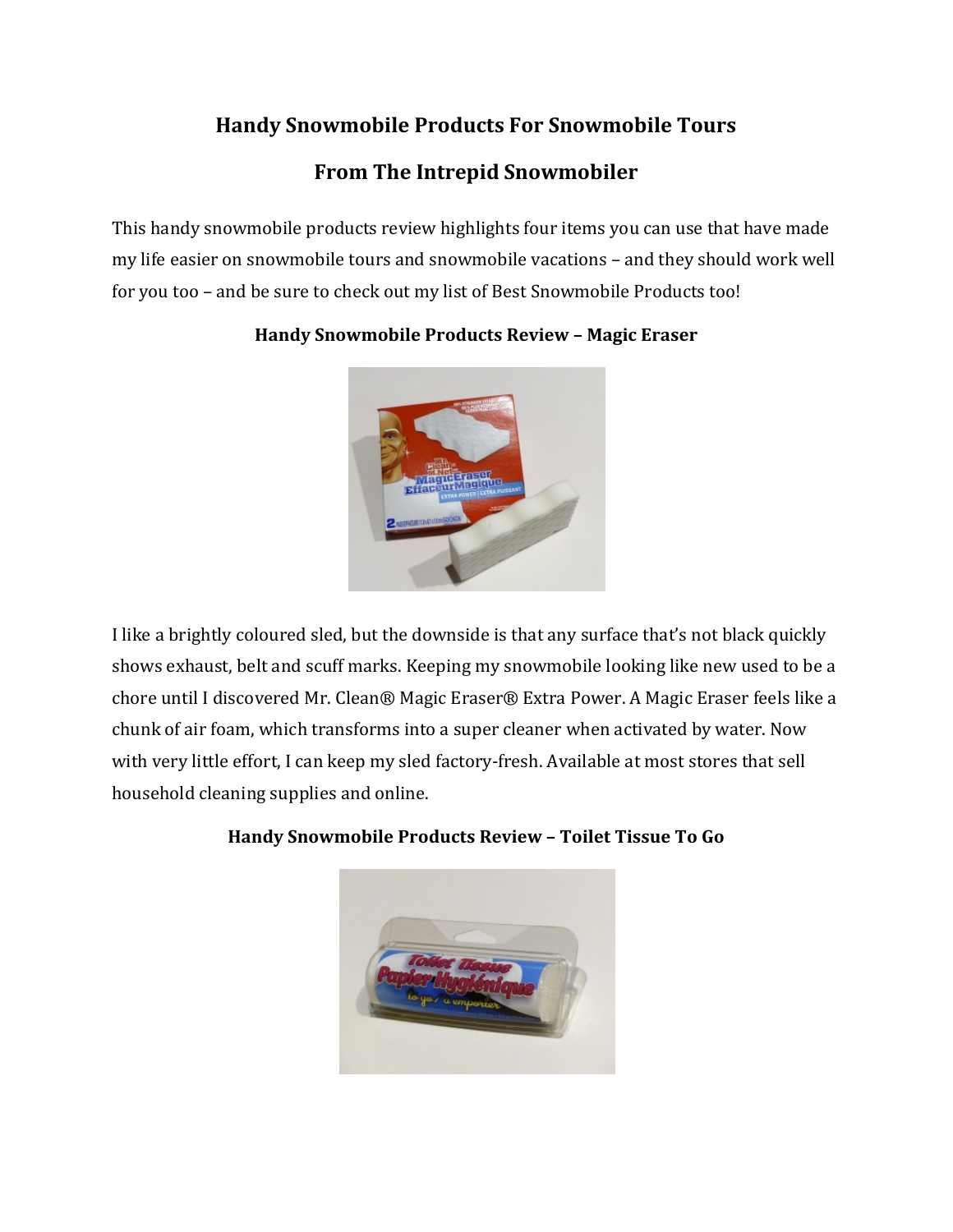Okay, so maybe we don't want to talk much about getting caught short on the trail or arriving with legs crossed at an outhouse that has no toilet paper. So let's whisper this…you arriving with legs crossed at an outhouse that has no toilet paper. So let's whis<br>should always ride prepared and the handiest way is by carrying Toilet Tissue comes in several other brand names too, all of which come in a handy, travel size, dispenser comes in several other brand names too, all of which come in a handy, travel size, dispense<br>that keeps the tissue clean, neat and dry until needed. Available at many drug and outdoor stores including Shopper's, just saying…

Handy Snowmobile Products Review – Clif Bars just saying…<br>roducts<br>with the conducts of the conducts of the conducts of the conducts of the conducts of the conduct of the conduct of the conduct of the conduct of the conduct of the conduct of the conduct of the conduct



Ever had that weary feeling in the mid-afternoon with many more kilometres to go before being able to park your sled for the day? The best pick me up I've found is a Clif Bar. Available in more than 10 flavours and conveniently packaged in an easy open packet, these wholesome ingredient bars are 70% organic sports nutrition. But what I care about is how quickly one can recharge my depleting energy level – and the answer is fast and long lasting. That's why I always have several Clif bars packed in my touring gear…handy just in case I ever have to spend an unexpected night on the trail! Available at many drug and outdoors stores including Shopper's. r sled for the day? The best pick me up I've found is a Clif Bar.<br>1 10 flavours and conveniently packaged in an easy open packet,<br>edient bars are 70% organic sports nutrition. But what I care about<br>echarge my depleting ene lasting. That's why I always have several Clif bars packed in my touring gear…handy<br>case I ever have to spend an unexpected night on the trail! Available at many drug an<br>outdoors stores including Shopper's. ould always ride prepared and the handiest way is by carrying Toilet Tissue To Go. It<br>alter the breast in several other brand names too, all of which come in a handy, travel size, disper<br>the the pest the tissue clean, neat edient

## Handy Snowmobile Products Review – Warm Skin

Even the most macho riders can suffer from cracked, dry skin<br>or mild frostbite on snowmobile tours or snowmobile or mild frostbite on snowmobile tours or snowmobile vacations. That's why NFL players, mountain climbers, ski patrollers, letter carriers and even polar explorers protect their flesh with Warm Skin®. Warm Skin All Weather Guard is a heavy-duty, non-greasy barrier cream and moisturizer from a Minnesota based company called Aurora Naturally.